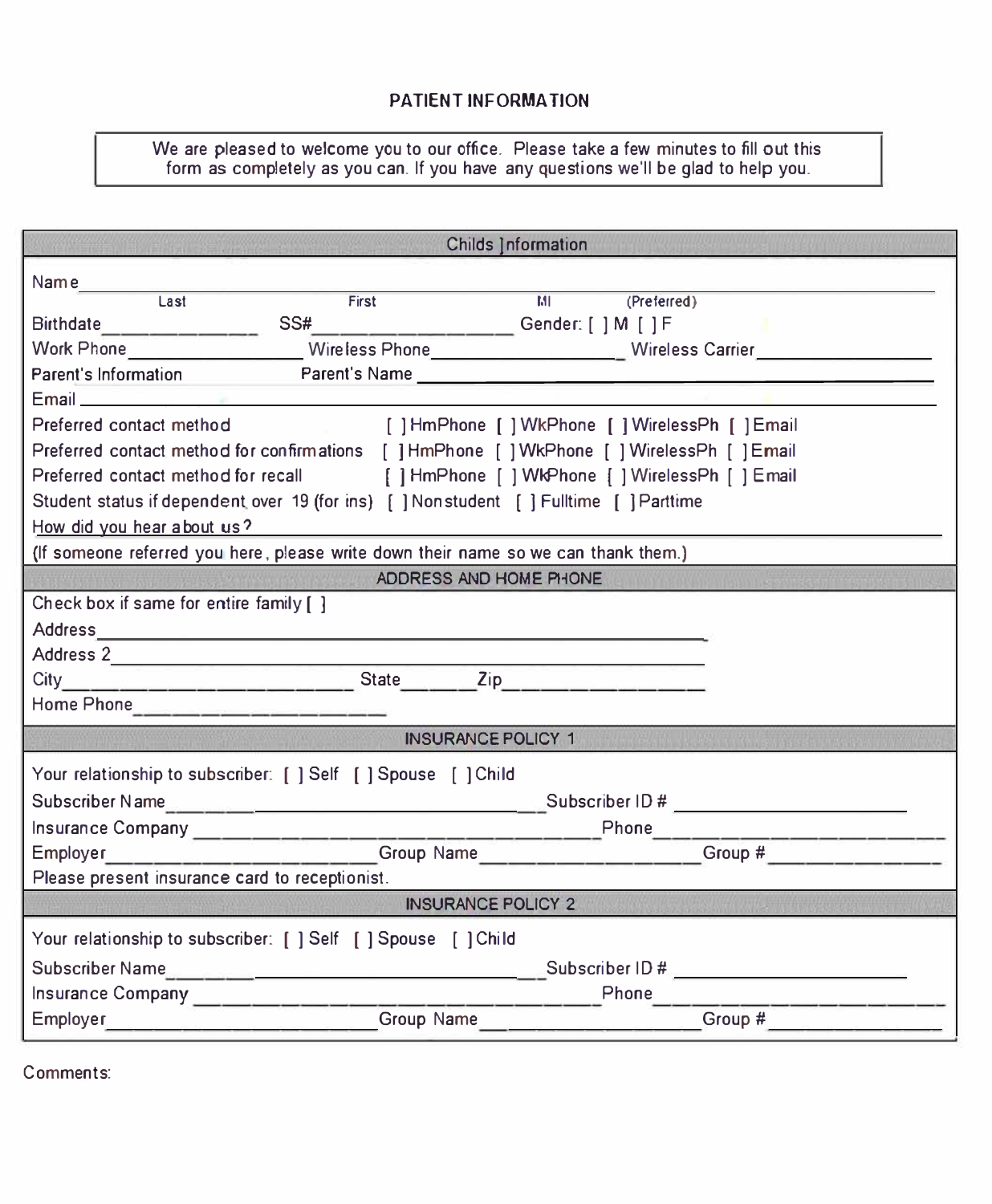## **Authorization - Non - Parent/Guardian to Accompany Patient**

Periodically there may be times when you are unable to bring your child to the office for an appointment and need to rely on a family member or friend. We understand these circumstances; however, we must have a written authorization letter allowing this person to accompany your child(ren). The person bringing your child will need to present a photo identification at each time of service.

This authorization gives the person listed below permission to bring your child(ren) to appointments and speak to the doctor regarding protected health information. Furthermore, this authorization allows the person(s) listed below the authority to give authorization and consent for all general dental and health decisions with no restrictions

**I also understand I am responsible for any expenses incurred in my absence.**

| Child's Name:<br><u> Child's Name:</u>                                                                                | $\begin{picture}(150,10) \put(0,0){\line(1,0){100}} \put(15,0){\line(1,0){100}} \put(15,0){\line(1,0){100}} \put(15,0){\line(1,0){100}} \put(15,0){\line(1,0){100}} \put(15,0){\line(1,0){100}} \put(15,0){\line(1,0){100}} \put(15,0){\line(1,0){100}} \put(15,0){\line(1,0){100}} \put(15,0){\line(1,0){100}} \put(15,0){\line(1,0){100}}$                                      |  |  |  |
|-----------------------------------------------------------------------------------------------------------------------|-----------------------------------------------------------------------------------------------------------------------------------------------------------------------------------------------------------------------------------------------------------------------------------------------------------------------------------------------------------------------------------|--|--|--|
|                                                                                                                       | $\begin{picture}(150,10) \put(0,0){\dashbox{0.5}(10,0){ }} \put(150,0){\circle{10}} \put(150,0){\circle{10}} \put(150,0){\circle{10}} \put(150,0){\circle{10}} \put(150,0){\circle{10}} \put(150,0){\circle{10}} \put(150,0){\circle{10}} \put(150,0){\circle{10}} \put(150,0){\circle{10}} \put(150,0){\circle{10}} \put(150,0){\circle{10}} \put(150,0){\circle{10}} \put(150,$ |  |  |  |
| $\text{DOB:}\qquad \qquad \overbrace{\qquad \qquad }$<br>(IF ONLY PARENTS CAN BRING CHILD IN, PLEASE INDICATE 'NONE') |                                                                                                                                                                                                                                                                                                                                                                                   |  |  |  |
|                                                                                                                       |                                                                                                                                                                                                                                                                                                                                                                                   |  |  |  |
|                                                                                                                       |                                                                                                                                                                                                                                                                                                                                                                                   |  |  |  |
|                                                                                                                       |                                                                                                                                                                                                                                                                                                                                                                                   |  |  |  |
| Signature(Parent/Guardian):                                                                                           |                                                                                                                                                                                                                                                                                                                                                                                   |  |  |  |

I also give them authority to make more serious or urgent health care decisions in the event I cannot be reached or where it is of an emergency nature and not enough time to seek out my specific consent. This consent will remain in effect until, I notify Lawrenceville Pediatric Dentistry in writing. For any questions regarding this consent please contact me at the below information. I will try to stay available during my child(ren)'s appointment time to answer any questions that may arise.

Parent/Legal Guardian Name: et al. and the state of the state of the state of the state of the state of the state of the state of the state of the state of the state of the state of the state of the state of the state of t

Check Preferred Phone#:\_\_\_\_\_\_\_\_\_\_\_\_\_\_\_\_\_\_\_\_\_\_\_\_\_\_\_\_\_\_\_\_\_\_

Address: \_\_\_\_\_\_\_\_\_\_\_\_\_\_\_\_\_\_\_\_\_\_\_\_\_\_\_\_\_\_\_\_\_\_\_\_\_\_\_\_\_\_\_\_\_\_\_\_\_\_\_\_\_\_\_\_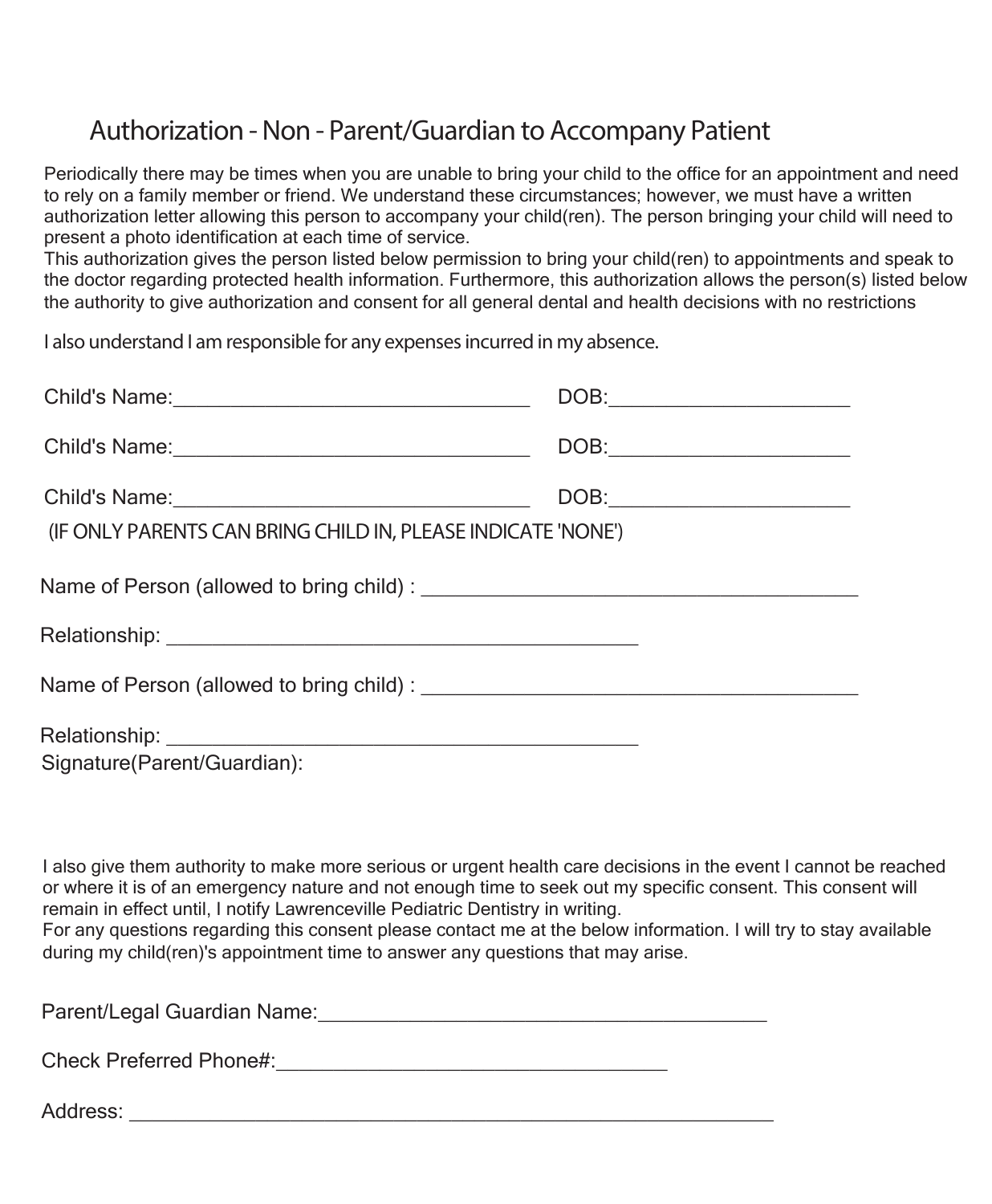### **Financial Agreement**

Last Name: First Name: Birthdate:

\* For my convenience, this office may release my information to my insurance company, and receive payment directly from them.

\* I understand that if I begin major treatment that involves lab work, I will be responsible for the fee at that time.

\* If sent to collections, I agree to pay all related fees and court costs.

\* Every effort will be made to help me with my insurance, but if they do not pay as expected, I will still be responsible.

\* I agree to pay finance charges of 1.5% per month (18% APR) on any balance 90 days past due.

\* I will pay a fee for appointments broken without 24 hours notice.

\* Treatment plans may change, and I will be responsible for the work actually done.

I agree to let this office run a credit report. If no, then all fees are due at time of service.

 $\Box$  Yes  $\Box$  No.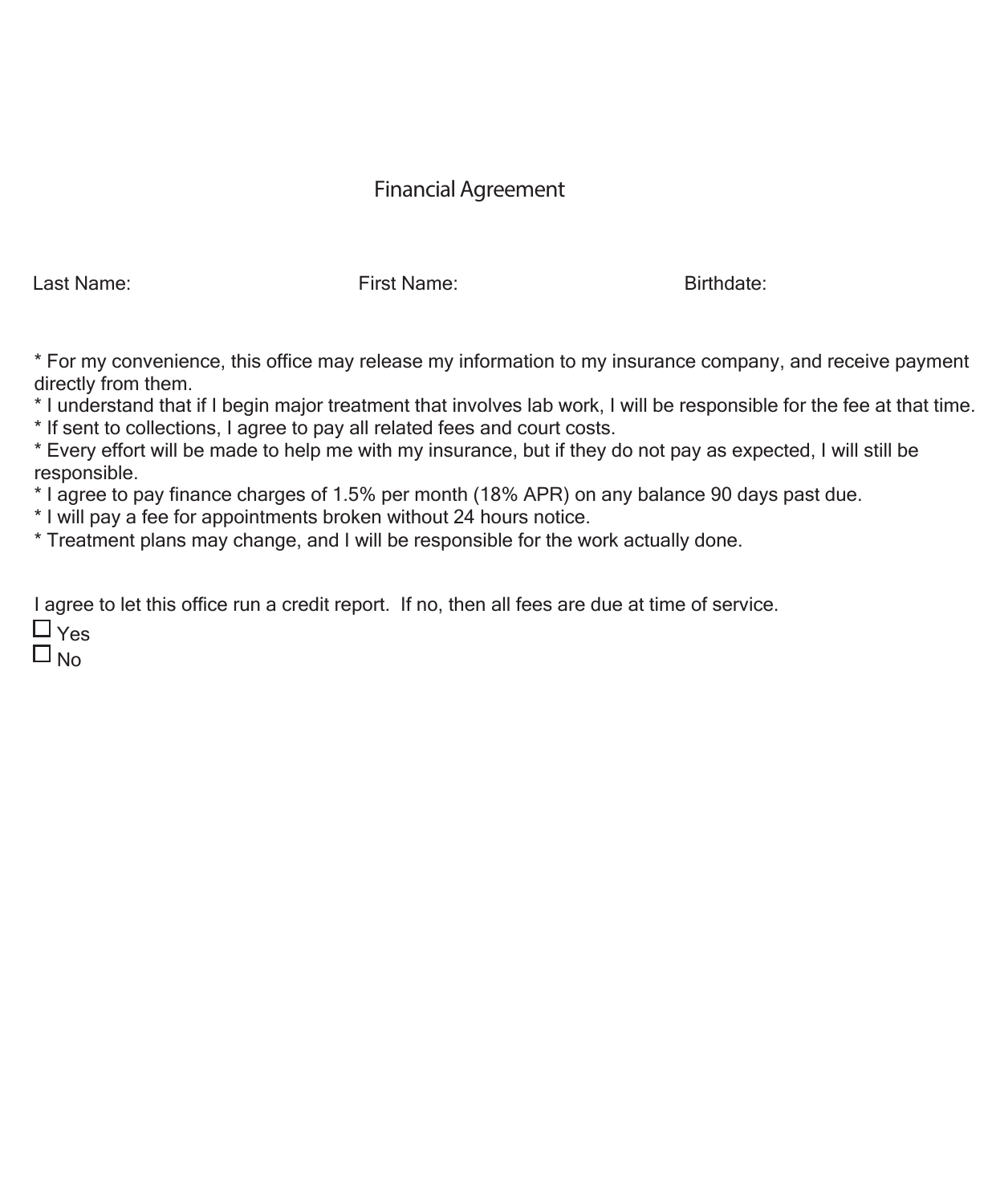## **GENERAL CONSENT FOR TREATMENT**

**Parents: Prevailing medical/dental practice law requires that we ask you to read the following and sign at the bottom of the page. We apologize in advance for the impersonal nature of this form.**

1. I am the parent or guardian of \_\_\_\_\_\_\_\_\_\_\_\_\_\_\_\_\_\_\_\_\_\_ and have legal authority to give consent for medical/dental treatment for him/her.

2. I give my consent to Dr. Shikha Sharma to render dental and/or any emergency medical procedures deemed necessary or advisable.

3. I give my consent to use local anesthetics, nitrous oxide (laughing gas), radiographs (Xrays), fluoride, fillings, extractions, stainless steel (silver) crowns, nerve treatment, photographs as needed for diagnosis, patient records and insurance requirements or documentation.

4. The aspects of dental treatment have been previously explained to me to my satisfaction: the procedures, the benefits and disadvantages of treatment, any alternatives, possible side effects and complications, as well as the prognosis if no treatment is provided.

5. I do not give my consent for the following procedures.

6. I understand that in the course of treatment my child may become uncooperative and restraint may be necessary (e.g. hand holding) to safely complete treatment. I also understand that I will be informed during and after treatment if this is necessary.

7. I understand that, although good results are expected, the possibility and nature of complications cannot always be accurately anticipated. Therefore, there is no guarantee expressed or implied either to the result of the treatment or as to the cure.

8. I have been given an opportunity to ask any questions I might have.

9. This consent will be in force indefinitely until rescinded by me.

10. I have read, and I understand this consent form.

Patient Name:

Relationship to Patient: **Example 20** For all  $\alpha$  and  $\beta$  and  $\beta$  and  $\beta$  and  $\beta$  and  $\beta$  and  $\beta$  and  $\beta$  and  $\beta$  and  $\beta$  and  $\beta$  and  $\beta$  and  $\beta$  and  $\beta$  and  $\beta$  and  $\beta$  and  $\beta$  and  $\beta$  and  $\beta$  and  $\beta$ 

Signature of Parent/Guardian Below: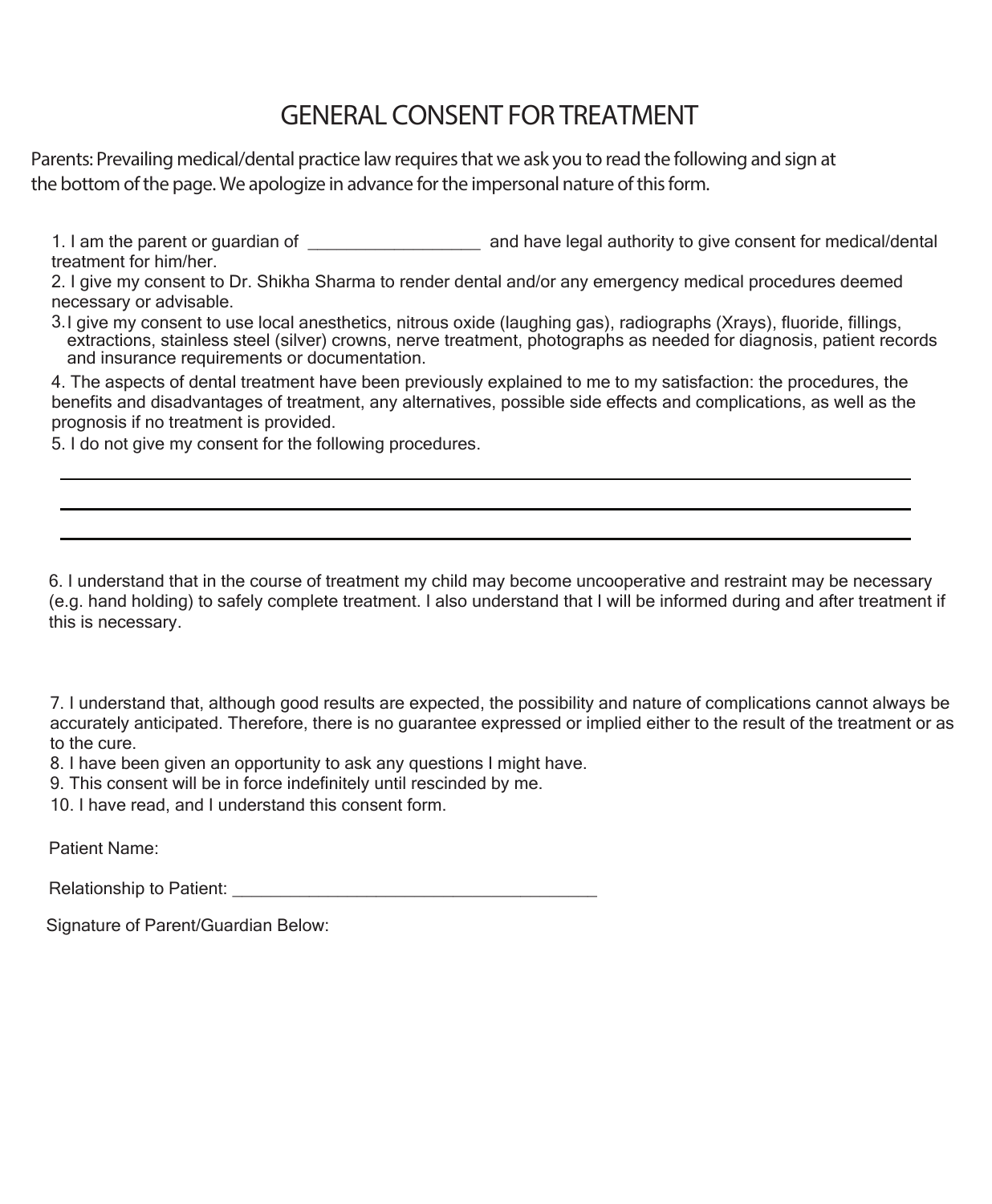### **Notice of Privacy Policies**

Last Name: First Name: Birthdate:

I have had full opportunity to read and consider the contents of the Notice of Privacy Practices. I understand that I am giving my permission to your use and disclosure of my protected health information in order to carry out treatment, payment activities, and healthcare operations. I also understand that I have the right to revoke permission.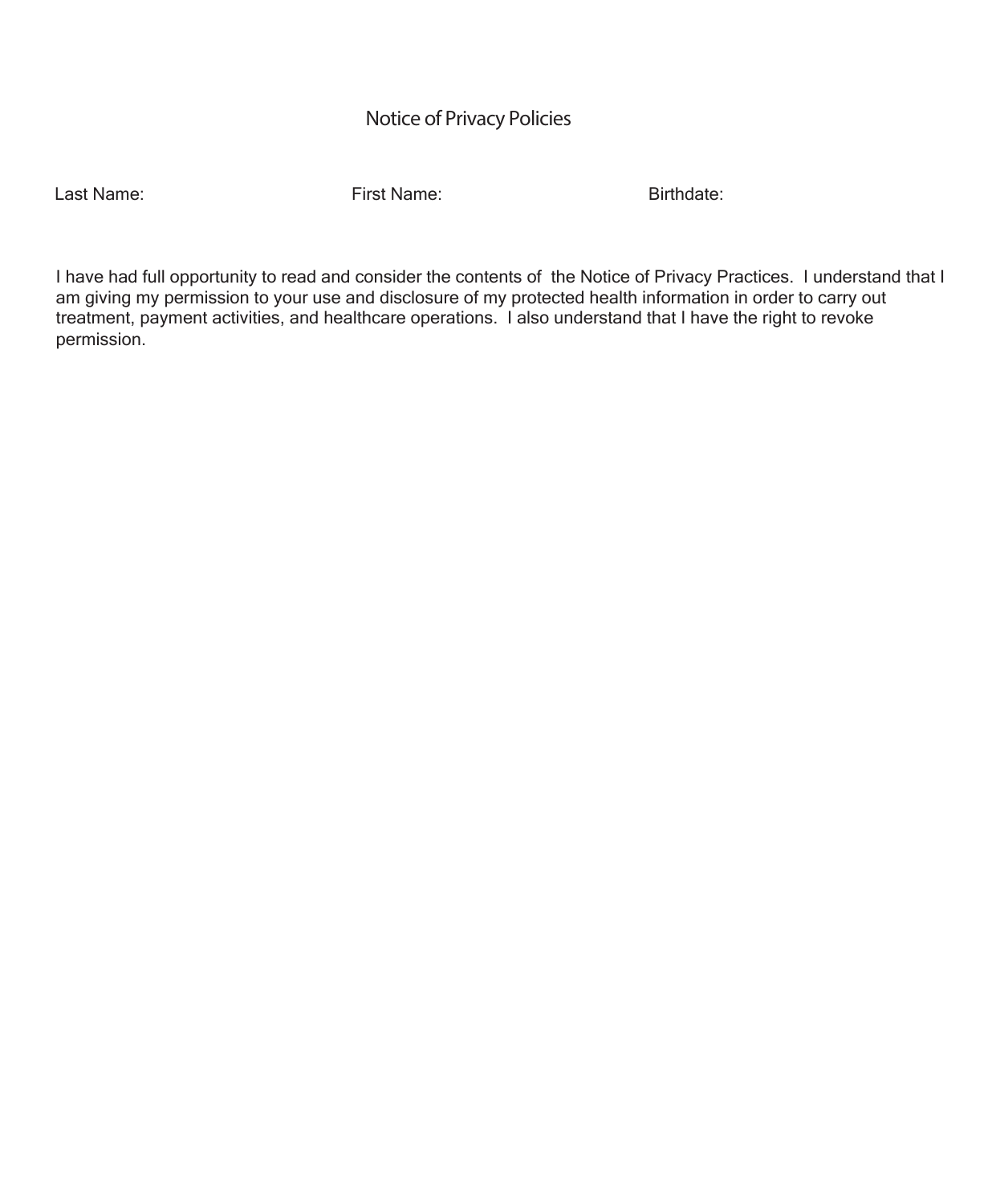### **Photography Form**

Dear Parent/Guardian,

As the parent or guardian of the child/children at LAWRENCEVILLE PEDIATRIC DENTISTRY, I agree to the following:

I understand that my child(ren) whose name(s) are listed below may be photographed at LAWRENCEVILLE PEDIATRIC DENTISTRY during normal hours and treatments. I understand that the photographs may be used in promoting dental services, either in print or on the Internet.

Parent / Guardian Name: The Child: Relation to Child:

Child Name:

Address:

I give permission for my child(ren) to be photographed, or their images recorded for print or electronic use in promoting Lawrenceville Pediatric Dentistry. I understand that is my responsibility to update this form in the event that I no longer wish to authorize the above uses. I agree that this form will remain in effect during the term of my child's enrollment. I understand that there will be no payment for me or my child's participation.

Initials: \_\_\_\_\_\_\_\_\_\_\_\_\_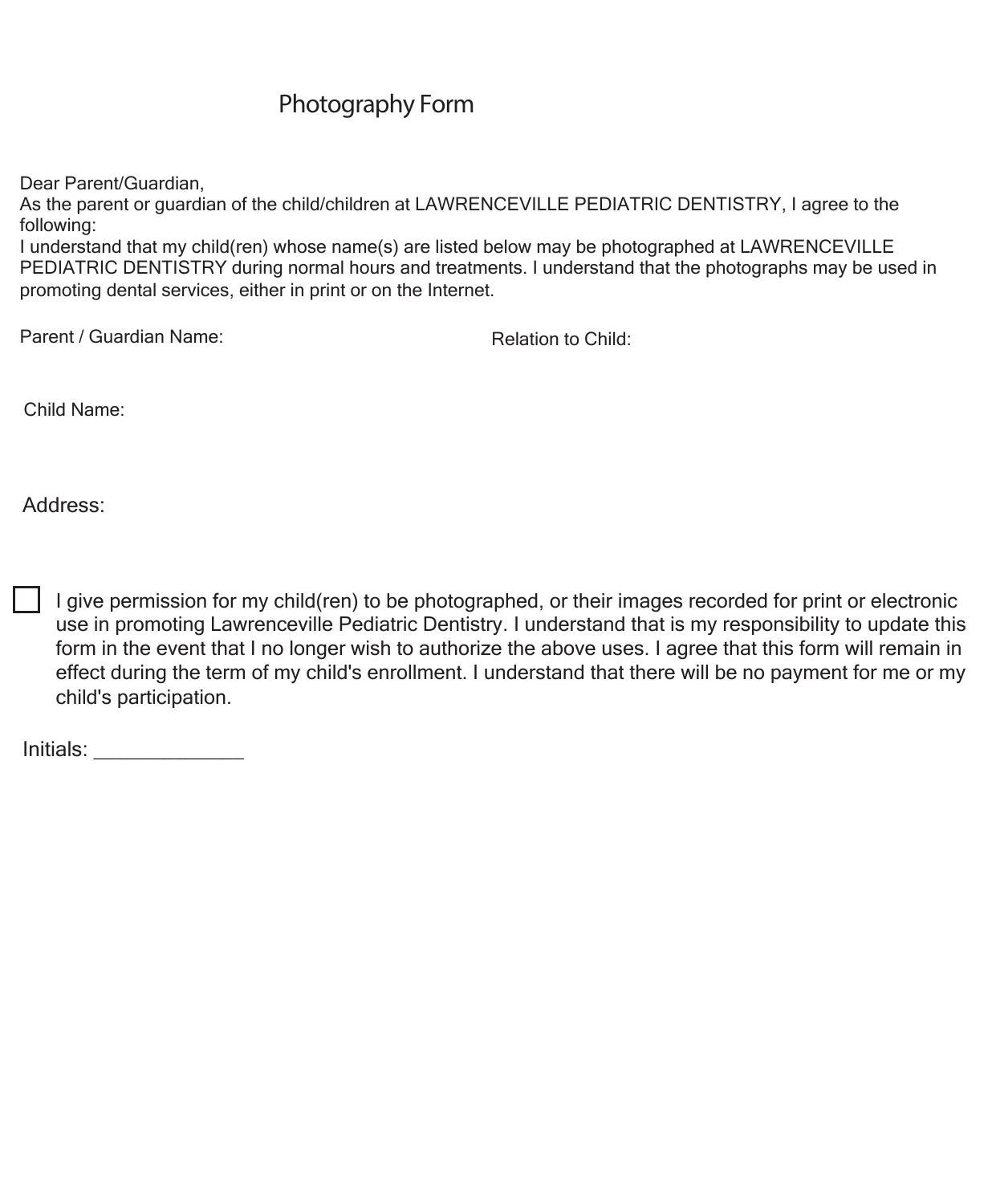### **Medical History for New Patient**

| Last Name:                                                                                                                                                               | First Name: | Birthdate:                                                                                                                                                           |  |  |
|--------------------------------------------------------------------------------------------------------------------------------------------------------------------------|-------------|----------------------------------------------------------------------------------------------------------------------------------------------------------------------|--|--|
|                                                                                                                                                                          |             |                                                                                                                                                                      |  |  |
|                                                                                                                                                                          |             |                                                                                                                                                                      |  |  |
| List all medications that you are now taking:                                                                                                                            |             |                                                                                                                                                                      |  |  |
|                                                                                                                                                                          |             |                                                                                                                                                                      |  |  |
| Are you allergic to any of the following?                                                                                                                                |             |                                                                                                                                                                      |  |  |
| Y N<br>Anesthetic<br>Aspirin<br>Codeine<br>Ibuprofen                                                                                                                     |             | Y N<br>lodine<br>Latex<br>Penicillin<br>Sulfa                                                                                                                        |  |  |
| Do you have any of the following medical conditions?                                                                                                                     |             |                                                                                                                                                                      |  |  |
| Y N<br>Asthma<br><b>Bleeding Problems</b><br>Cancer<br><b>Diabetes</b><br><b>Heart Murmur</b><br><b>Heart Trouble</b><br><b>High Blood Pressure</b><br>Joint Replacement |             | Y.<br>N<br><b>Kidney Disease</b><br><b>Liver Disease</b><br>Pregnancy<br>Psychiatric Treatment<br>Sinus Trouble<br><b>Stroke</b><br>Ulcers<br><b>Rheumatic Fever</b> |  |  |
|                                                                                                                                                                          |             |                                                                                                                                                                      |  |  |
|                                                                                                                                                                          |             |                                                                                                                                                                      |  |  |
| New patients:                                                                                                                                                            |             |                                                                                                                                                                      |  |  |
| Do you have a Panoramic x-ray or Full Mouth x-rays that are less than 5 years old? _________________                                                                     |             |                                                                                                                                                                      |  |  |
| Do you have BiteWing x-rays that are less than 1 year old? _____________________                                                                                         |             |                                                                                                                                                                      |  |  |
|                                                                                                                                                                          |             |                                                                                                                                                                      |  |  |
| Date of last cleaning and exam _                                                                                                                                         |             |                                                                                                                                                                      |  |  |

Date: